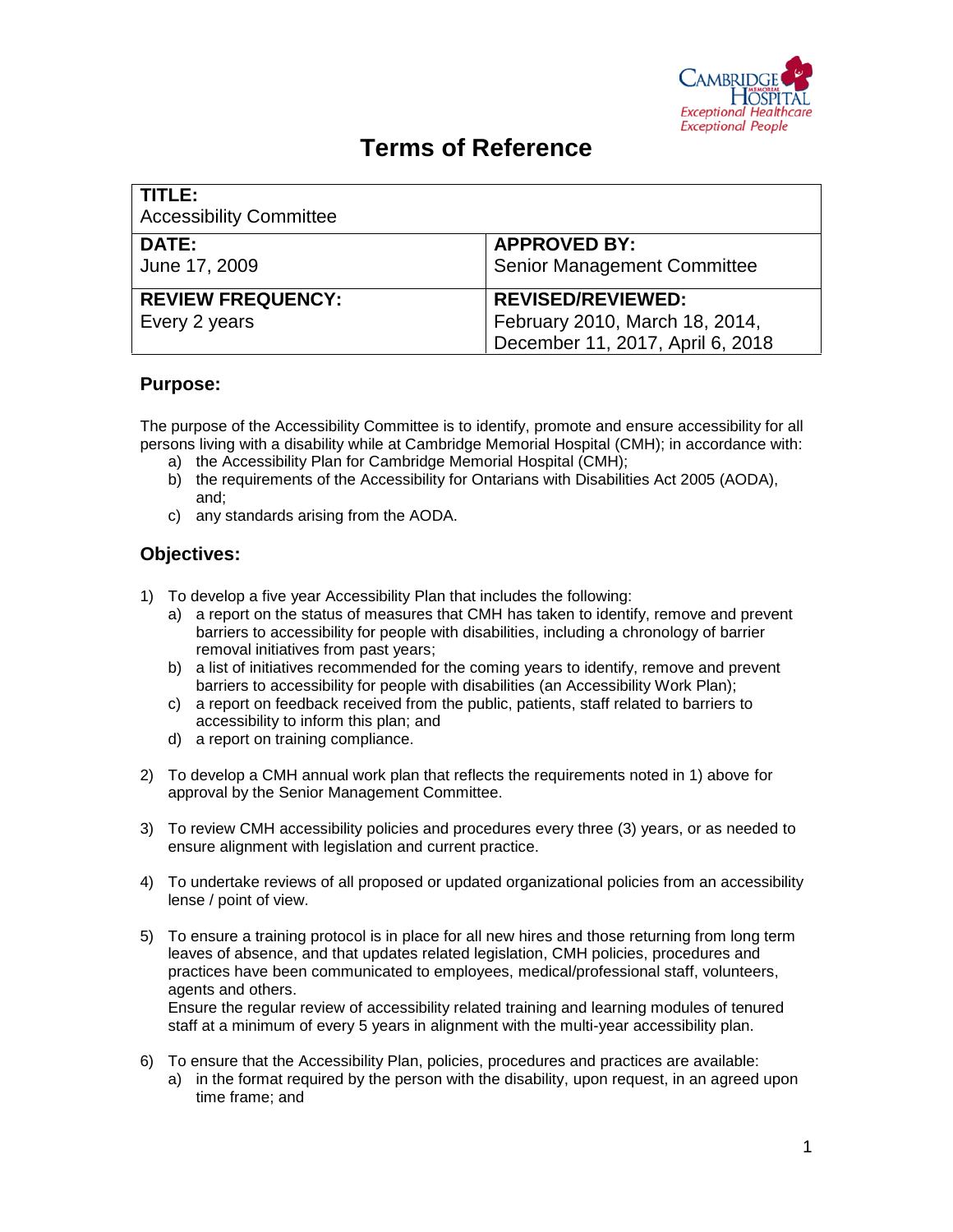

- b) for the public, staff, medical professional staff, volunteers and agents and others in a prominent place and in a variety of formats.
- 7) To develop committee expertise on accessibility issues, policies, procedures and practices so as to act:
	- a) as a resource on accessibility for CMH leadership and the Board;

b) as a resource for staff, medical/professional staff, volunteers and agents;

by ensuring that committee members undertake ongoing education through their annual work plan to ensure competency within the committee

8) To ensure that ongoing audits are undertaken that reflect the requirements of the AODA for all existing space, space to be renovated or new space to be constructed.

### **Membership:**

- Manager of Planning & Redevelopment (Chair)
- Director of Capital Redevelopment (co-Chair)
- Allied Health practitioner
- Public Affairs and Communications representative
- IT representative
- Patient Experience Lead
- Clinical educator/facilitator and/or
- Human Resources representative
- Clinical management representative
- Clinical representatives (2) (1 inpatient and 1 outpatient)
- Employee living with disability
- Community at large representative(s): person with a disability, a caregiver of a person with a disability or a person representing an agency supporting persons living with a disability
- Consulting Experts (as required)
- Ad hoc members (as required)

#### **Selection Process:**

Members will be selected from a submission of names assembled through a leadership call for representatives across the organization as positions become available as a result of;

- a) resignation or;
- b) as a result of the expiration of a member's term.

New members will undergo a general orientation with an existing member of the Accessibility Committee to provide further background on committee roles and responsibilities.

Consultant or ad hoc membership will be undertaken on an as needed basis, and will follow the selection process noted above.

Consultant selection will follow the hospital procurement policy.

#### **Term:**

Members of the CMH Accessibility Committee shall serve for a minimum of 2 years.

## **Accountability:**